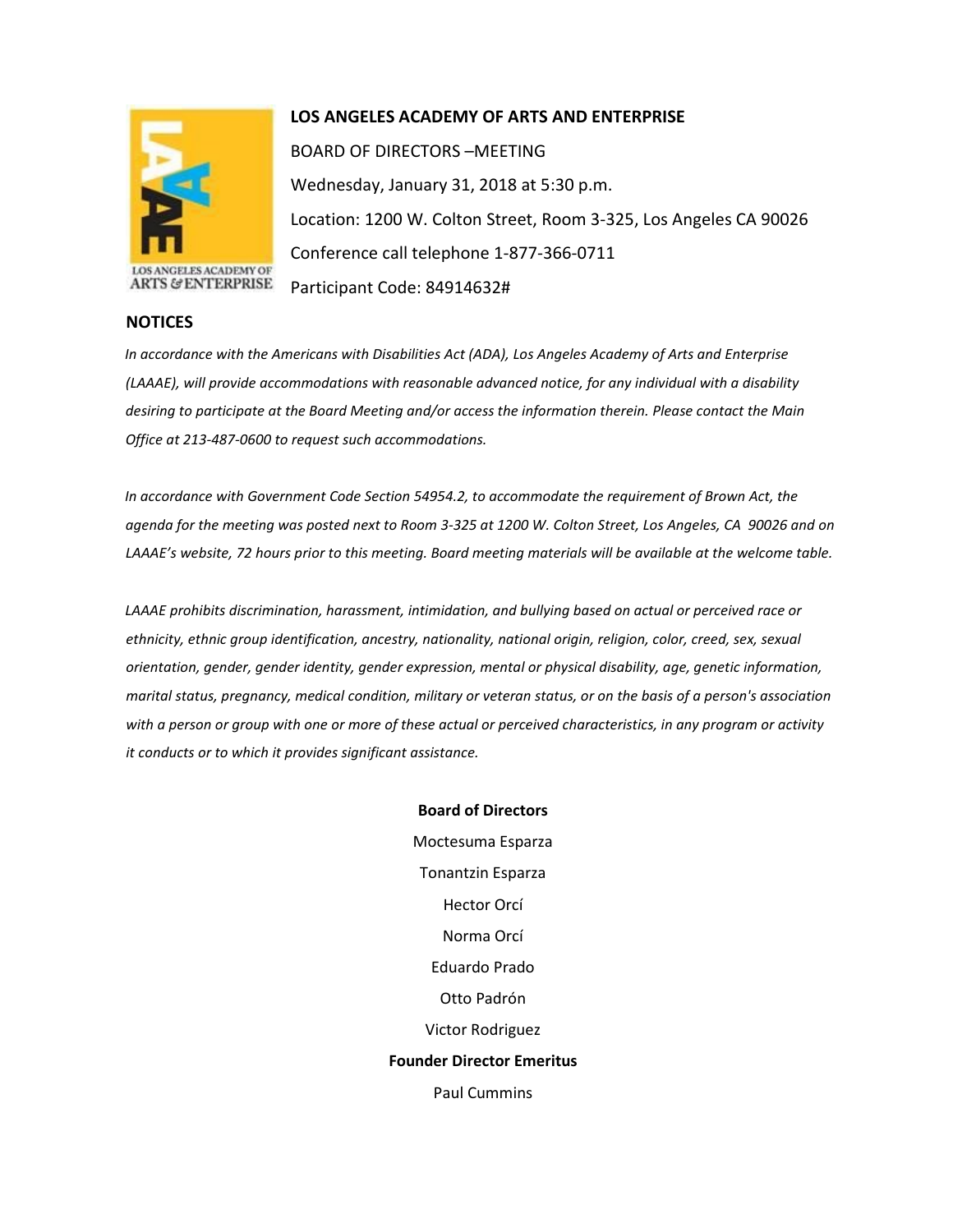## **AGENDA\_\_\_\_\_\_\_\_\_\_\_\_\_\_\_\_\_\_\_\_\_\_\_\_\_\_\_\_\_\_\_\_\_\_\_\_\_\_\_\_\_\_\_\_\_\_\_\_\_\_\_\_\_\_\_\_\_\_\_\_\_\_\_\_\_\_\_\_\_**

- 1. Welcome Call to Order Roll Call Establish Quorum
- 2. Approval of Agenda
- 3. Approval of Previous Meeting Minutes
	- a. January 9, 2018
- 4. Principal Update
	- a. Enrollment Update
		- 1. Recruitment Plan Update
	- b. Academic Update
		- 1. Dashboard Presentation
		- 2. Recognitions
			- 1. Student of the Month (December 2017)
			- 2. Student of the Month (January 2018)
			- 3. Teacher of the Month (December 2017)
			- 4. Teacher of the Month (January 2018)
	- c. Arts
- 1. Fieldtrips, Cultural Events
- 5. Stakeholder Update
- 6. Public Comment
- 7. New Business
	- a. Approval of Financial Reports
		- 1. Balance Sheet
		- 2. Income Statement
		- 3. Budget to Actuals